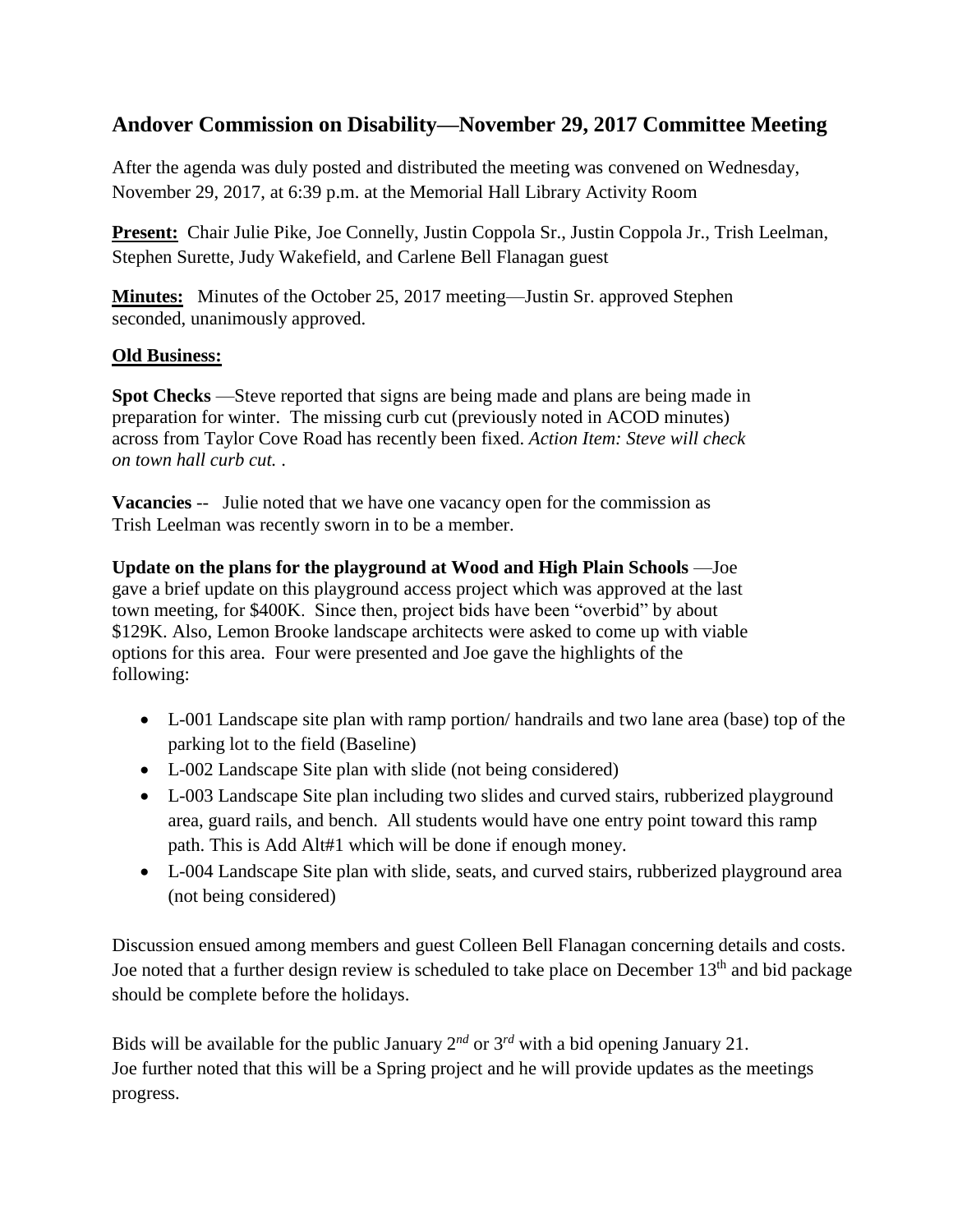**Doherty School Elevator--** Justin Sr. reported at previous meetings that the current ramp is not ADA compliant. He learned from the Town Manager's Capital Improvement Program FY2019- FY2023 that the projected cost for this item alone could be as high as \$1.8M. He learned from the 10/25/17 Finance Committee Meeting that this elevator will be part of a larger Doherty Needs study to ensure proper location of the elevator and overall school needs issues. This "reconfiguring" will likely be included in an upcoming CIP.

**Facebook for ACOD--**Julie has contacted Town Manager Flanagan about this issue.

## **New Business**

**Future Project** —Justin Sr. reiterated that the upcoming town transition plan is key to future ACOD planning. We do not know what the plan provides at this time.

Plans regarding Fire stations and Town Yard will involve ACOD although the Haggetts' Pond trail and other town trail access plans will be pushed out to FY20

#### **Announcements**:

**Holiday Happening**s: -- Julie and Joe informed the commission about the upcoming Town of Andover Holiday Happenings, which will take place between 4-8PM on December 1<sup>st</sup>. Steve noted that Main street will be closed to traffic at 3:30 and Joe described the events scheduled at various venues including Santa at Old Town Hall, Sleigh rides from the park downtown and back; a movie at Veterans' Memorial Hall uptown, tree lighting, followed by fireworks at the playstead. Handicap parking will be in the spaces between town hall and the Doherty school.

Julie noted that yesterday's Tribune described new laws for handicap parking which go into effect September 2018. According to the article "those who lie to obtain or replace a placard face a \$500 fine for a first offense and \$1,000 for subsequent offences." Also, "disabled individuals will have to provide documentation to the Registry of Motor Vehicles when applying for a handicapped parking plate or placard" rather than just a doctor's signature under current law.

Judy reported that the Andover Service Club will recognize Bernadette at Palmers December 12<sup>th</sup> for her part in creating "My Own Voice"

Adjournment: Justin Sr. made a motion to adjourn and Stephen seconded

## **Next meeting:** *January 24, 2018 at 6:30 pm*

*Memorial Hall Library, Activity Room, Lower Level*